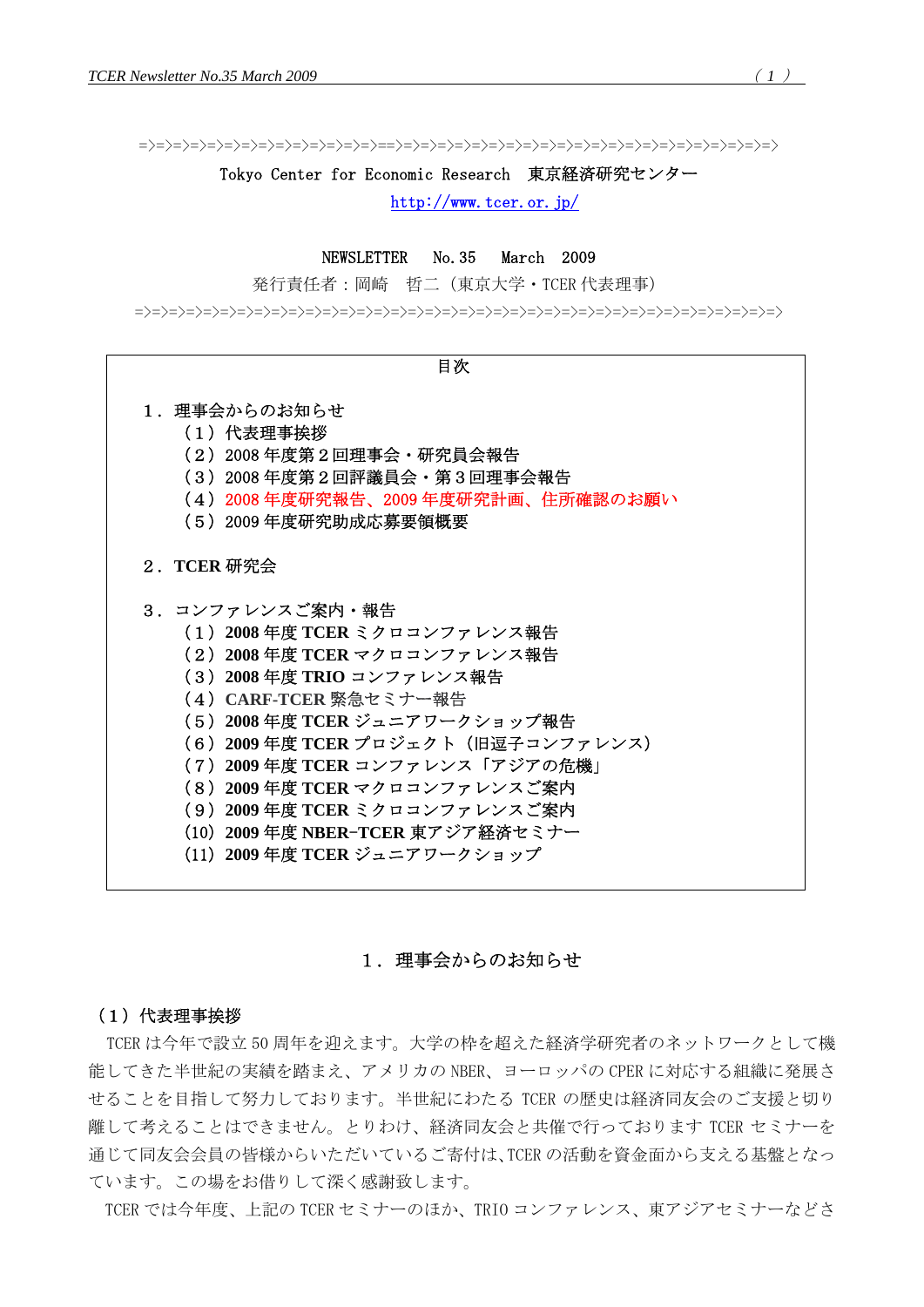まざまな国際コンファレンスを主催してきました。来年度もこれらの活動を継続してまいります。 また、新しい事業として、50 周年に合わせて、「TCER 50 年史」の編集を計画しております。事務 局に残されている文書を整理し、TCER の活動を推進してこられた先生方のお話をうかがって、TCER の半世紀の活動を記録に残すという事業です。50 周年の機会に経済史を研究分野としている私が代 表理事を務めていることもなにかのめぐり合わせのように感じます。研究員、OB の皆様にインタビ ュー等を依頼することもあるかと思いますが、その節はよろしくお願い申し上げます。

なお、昨年 12 月に発足した新しい公益法人制度に基づいて、TCER は現在、公益法人への移行の 準備を進めています。公認会計士事務所等と打合せをしながら、できれば今年中に移行の申請を行 いたいと考えています。公益法人への移行が円滑に行われ、それが TCER の発展のステップとなる ことを望んでいます。

### (2)2008年度第2回理事会・研究員会報告

2008 年度第2回理事会は、2009 年 2 月 10 日(火曜日)午後 3 時〜午後 4 時、飯田橋の TCER 事務 所において開催されました。2009 年度事業計画案、2009 年度予算案等が審議されました。これを 受けて、同日午後 4 時〜午後 5 時、研究員会が開催され、上記の案件が承認されました。御参加(委 任状を含む)された皆様に感謝致します。

#### (3)2008年度第2回評議員会・第3回理事会報告

2008年度第2回評議員会は、2009年3月9日(月曜日)午後0時30分〜1時30分、日本工業倶楽部にて 開催されました。2009年度事業計画案、2009年度予算案等が審議、承認されました。引き続き、2008 年度第3回理事会が開催されました。

#### (4)2008年度研究報告、2009年度研究計画、住所確認のお願い

TCER研究員の唯一の義務は研究計画書と報告書の提出となっております。年度末のお忙しい時期に 恐縮ですが、2008年度の研究計画に沿った形での研究報告、2009年度の研究計画、および所属等の 確認を3月末までにメールでお願いすることになっております。近日中に代表理事代理からメール が送信されますが、返信は担当理事宛にお願いいたします。尚、2008年度の研究計画はTCERのウェ ブサイト <http://www.tcer.or.jp/cat3/index.html> に掲載されておりますので、ご参考になさっ て下さい。

#### (5)2009年度研究助成応募要領概要

2008年度より、研究プロジェクト助成が再開されました。本研究助成制度は、経済学に関わる理論・ 実証面での萌芽的研究を支援することが目的として設立されたものです。新公益法人への移行に伴 い、これまで研究員のみと限ってきました応募資格をオープンにすることになりました。ただし、 同一テーマで過去3年以内に助成を受けた方(共同研究者である場合も含む)は応募できません。 2009年度のTCER研究助成応募要領の概要は以下の通りです。

助成金額:一件につき最高40万円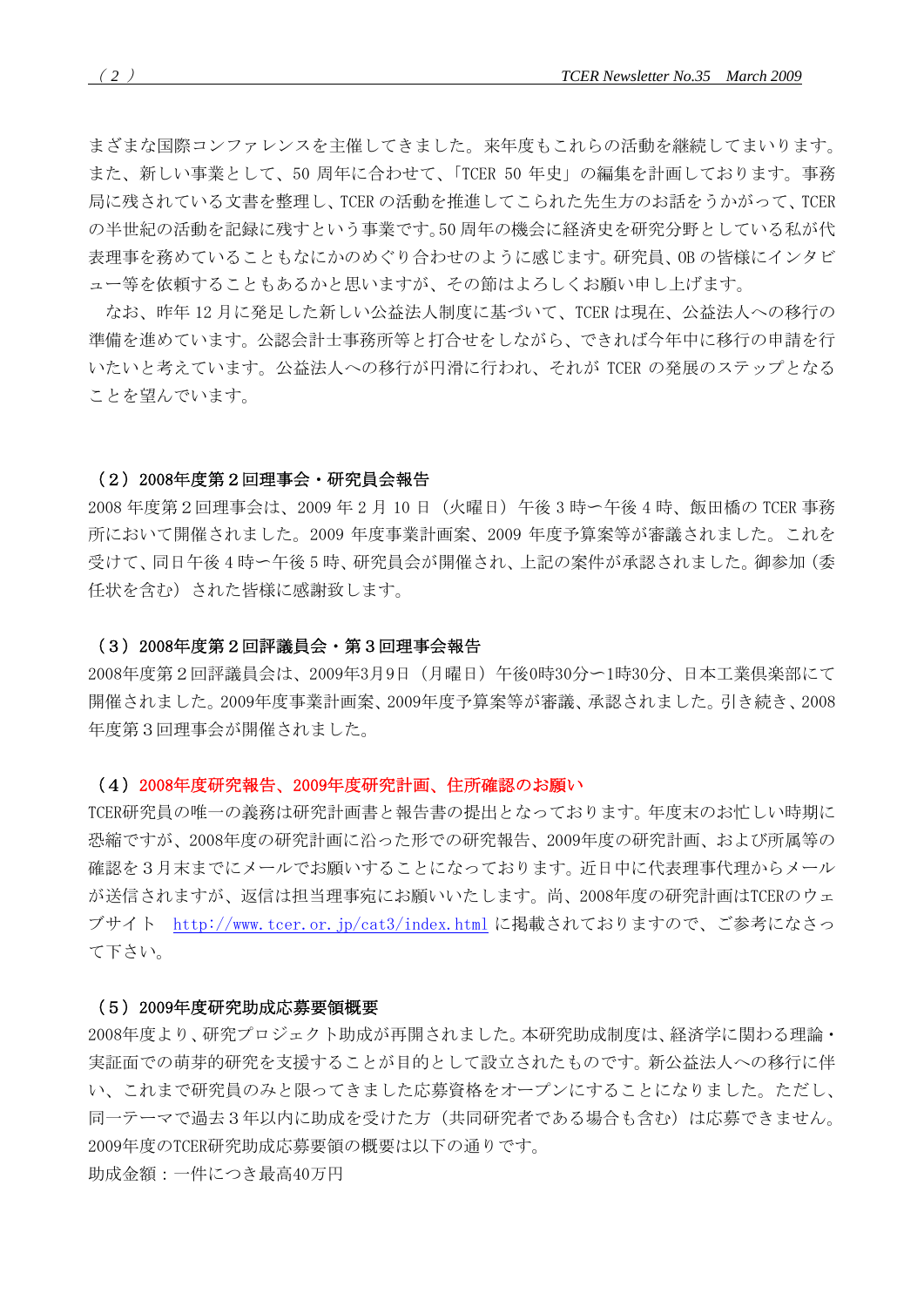助成対象期間:2009年4月〜2010年3月(2010年2月末までに所定の様式に従って研究成果報告書を 提出するとともに、研究成果を東京経済研究センターワーキング・ペーパーとしてとりまとめるも のとする。)

応募資格:東京経済研究センター研究員および一般の研究者

応募締め切り:2009年4月30日(木)消印有効

応募先:〒102-0072 東京都千代田区飯田橋1-7-10 山京ビル本館 601号室 財団法人東京経済研究 センター 個人プロジェクト研究助成係

詳細はTCERのウェブサイトに掲載されます。

研究助成についてのお問い合わせは、代表理事代理柳川[\(yanagawa@e.u-tokyo.ac.jp](mailto:yanagawa@e.u-tokyo.ac.jp))までお願いい たします。

# 2. TCER 研究会

2008 年度の TCER 研究会は東京大学にて、東京大学マクロワークショップ、および東京大学ミクロ ワークショップとの共同開催の形で開催されました。

マクロワークショップのウェブサイト:

<http://www.e.u-tokyo.ac.jp/cirje/research/workshops/macro/macro.html>

ミクロワークショップのウェブサイト:

<http://www.e.u-tokyo.ac.jp/cirje/research/workshops/micro/micro.html> に最新の情報があります。後期の研究会を掲載いたします。

日時:2008年 9月 5日(金) 午後4:50〜6:30 報告者:西村 和雄氏(京都大学 経済研究所) 論題: "Complementarity and Optimality: Two Dimensional Dynamical Systems" 場所:東京大学大学院経済学研究科棟 3階 第3教室

日時:2008年 9月11日(水)午後4:50〜6:30

報告者:Philippe Martin氏(Universite Paris 1 Pantheon Sorbonne (Paris School of Economics)) 論題:"Varieties and the Transfer Problem: the Extensive Margin of Current Account Adjustment" in coalition formation problems" (with Giancarlo Corsetti and Paolo Pesenti) 場所:東京大学大学院経済学研究科棟 12階 第1共同研究室

日時:2008年 9月22日(月) 午後5:30〜6:30 報告者:Hodaka Morita氏(University of New South Wales) 論題: "Discrete innovation, continuous improvement, and competitive pressure" (joint with Arghya Ghosh and Takao Kato) 場所:東京大学大学院経済学研究科棟 12階 第1共同研究室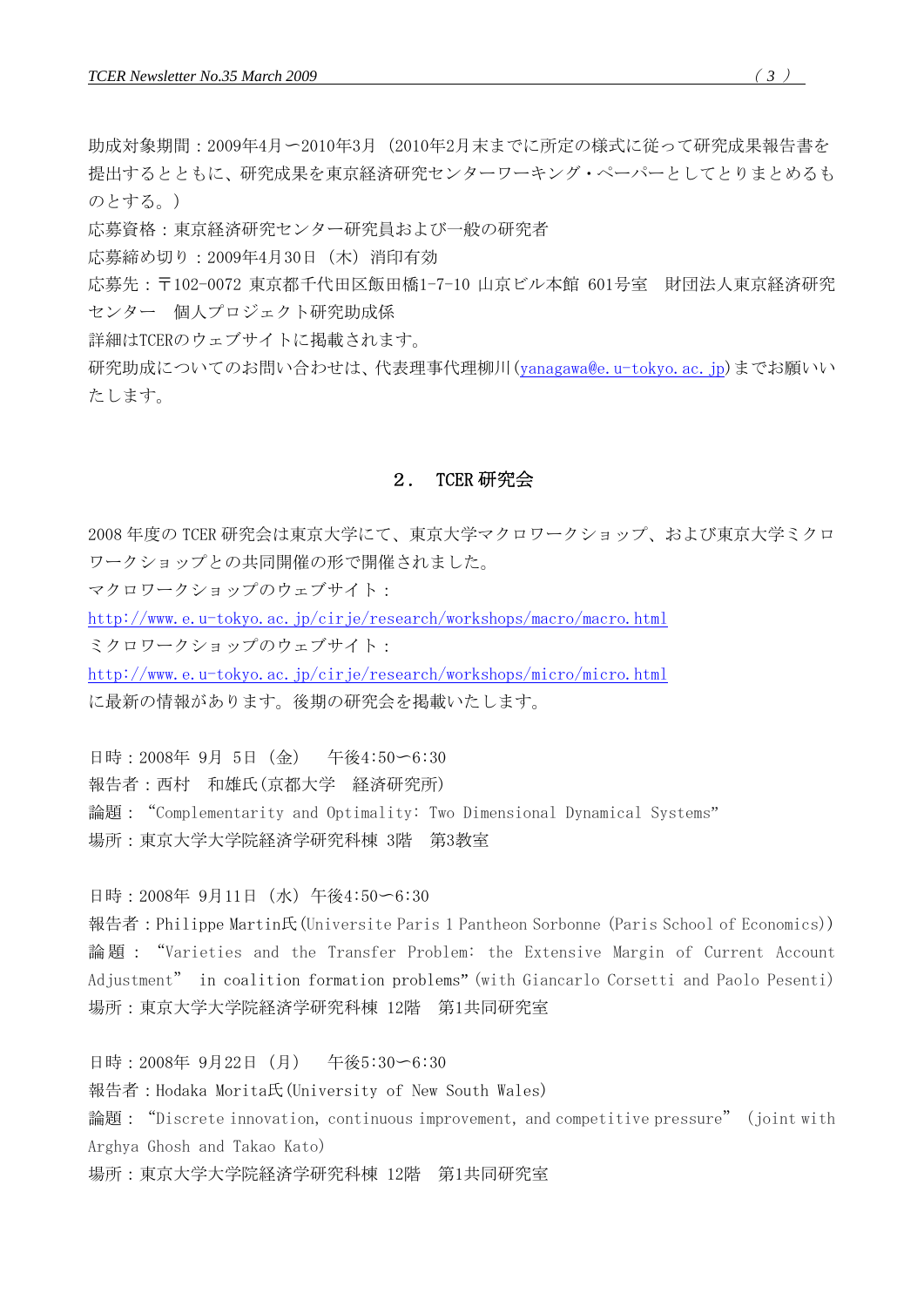日時:2008年 9月26日(金) 午後0:10〜1:30 報告者:Chikako Yamauchi氏 (Australian National University) 論題:"Community-based Targeting and Initial Local Conditions: Evidence from Indonesia's IDT Program" 場所:東京大学大学院経済学研究科棟 12階 第1共同研究室

日時:2008年 9月30日(火) 午後4:50〜6:30 報告者:宮川 栄一氏(神戸大学) 論題: "Contribution Dynamics in Joint Projects with Incomplete Information" 場所:東京大学大学院経済学研究科棟 3階 第3教室

日時:2008年10月 2日(木) 午後4:50〜6:30 報告者:Julen Esteban-Pretel氏(東京大学) 論題: "On the Role of Policy Interventions in Structural Change and Economic Development: The Case of Japan's Postwar" 場所:東京大学大学院経済学研究科棟 3階 第3教室

日時:2008年10月 7日(火) 午後4:50〜6:30 報告者:矢野 誠氏(京都大学) 論題: "Market Quality and Competitive Fairness in an Open Market Bargaining Model" 場所:東京大学大学院経済学研究科棟 3階 第3教室

日時:2008年10月 9日(木) 午後4:50〜6:30 報告者:小枝 淳子氏(International Monetary Fund) 論題: "A Debt Overhang Model for Low-Income Countries" 場所:東京大学大学院経済学研究科棟 3階 第3教室

日時:2008年10月14日(火) 午後0:10〜1:10 報告者:Lakshimi K. Raut氏(Social Security Administration) 論題: "Intergenerational Long Term Effects of Preschool - Estimates from a Structural Dynamic Programming Model" 場所:東京大学大学院経済学研究科棟 12階 第1共同研究室

日時:2008年10月14日(火) 午後4:50〜6:30 報告者:佐野 隆司氏(東京大学大学院) 論題: "The Bidding Strategy in the Ausubel-Milgrom Proxy Auction with Complementarities" 場所:東京大学大学院経済学研究科棟 3階 第3教室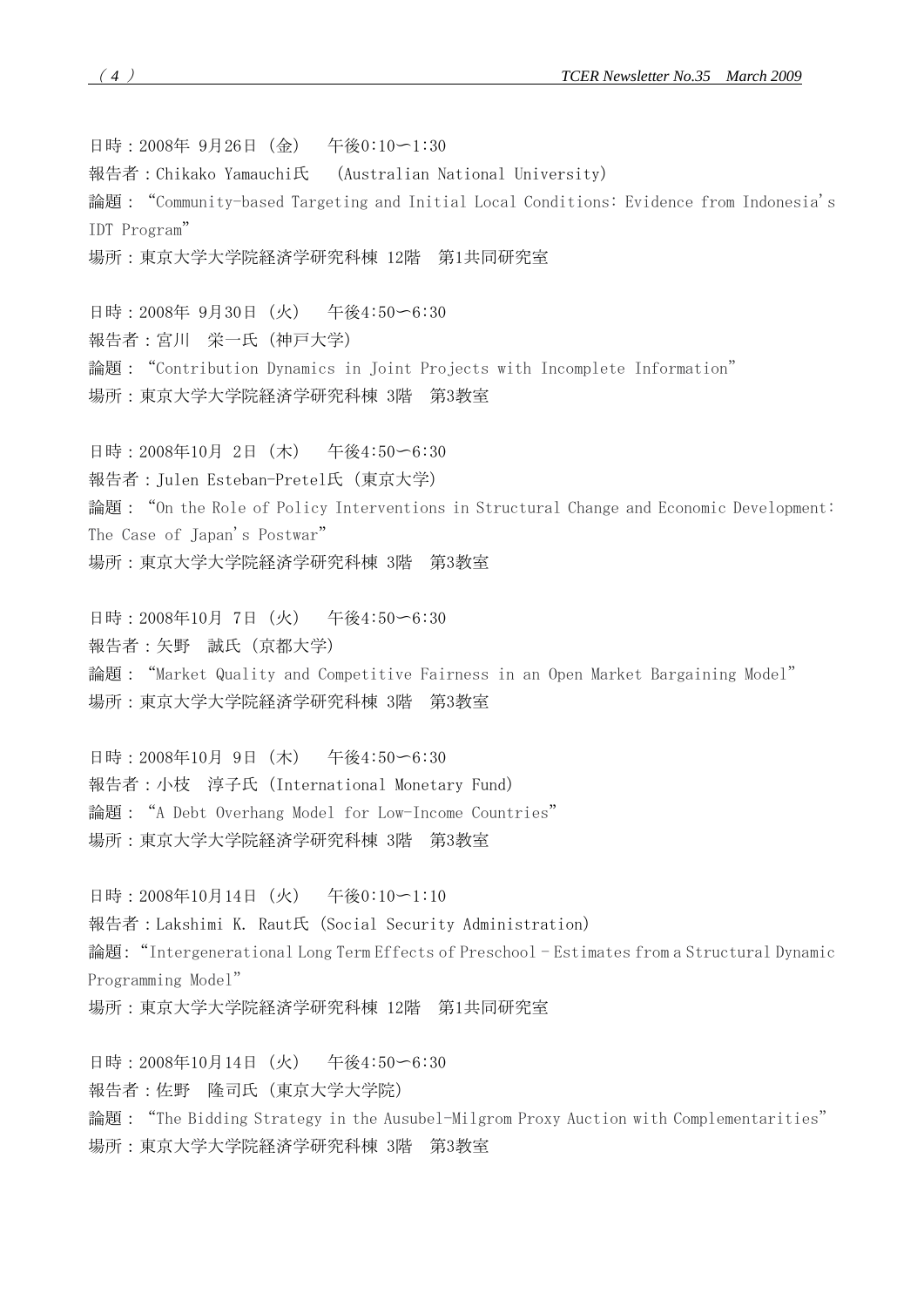日時:2008年10月16日(木) 午後4:50〜6:30 報告者:Gian Maria Milesi-Ferretti氏(International Monetary Fund) 論題:"Fundamentals at Odds? The Dollar and The U.S. Current Account Deficit" 場所:東京大学大学院経済学研究科棟 3階 第3教室

日時:2008年10月21日(火) 午後4:50〜6:30 報告者:奥平 寛子氏(大阪大学) 論題: "The Economic Costs of Court Decisions Concerning Dismissals in Japan: Identification by Judge Transfers" 場所:東京大学大学院経済学研究科棟 3階 第3教室

日時:2008年10月24日(金) 午後4:50〜6:30 報告者:Edward C. Prescott氏(Arizona State University) 論題: "Technology Capital and the Current Account" 場所:東京大学大学院経済学研究科棟 3階 第4教室

日時:2008年10月28日(火) 午後0:00〜1:10 報告者:John Riew氏(Pennsylvania State University) 論題: "Japan's Competitive Advantages in the Global Market" 場所:東京大学大学院経済学研究科棟 12階 第1共同研究室

日時:2008年10月28日(火) 午後4:50〜6:30 報告者:関口 格氏(京都大学) 論題: "Repeated Games with Costly Imperfect Monitoring" (joint with Eiichi Miyagawa and Yasuyuki Miyahara) 場所:東京大学大学院経済学研究科棟 3階 第3教室

日時:2008年11月 4日(火) 午後4:50〜6:30 報告者:松島 斉氏(東京大学) 論題: "Implementation and Social Influence" 場所:東京大学大学院経済学研究科棟 3階 第3教室

日時:2008年11月11日(火) 午後4:50〜6:30 報告者:高野 久紀氏(アジア経済研究所) 論題: "Is Group Lending A Good Enforcement Scheme for Achieving High Repayment Rates? Evidence from Framed Field Experiments in Vietnam" 場所:東京大学大学院経済学研究科棟 3階 第3教室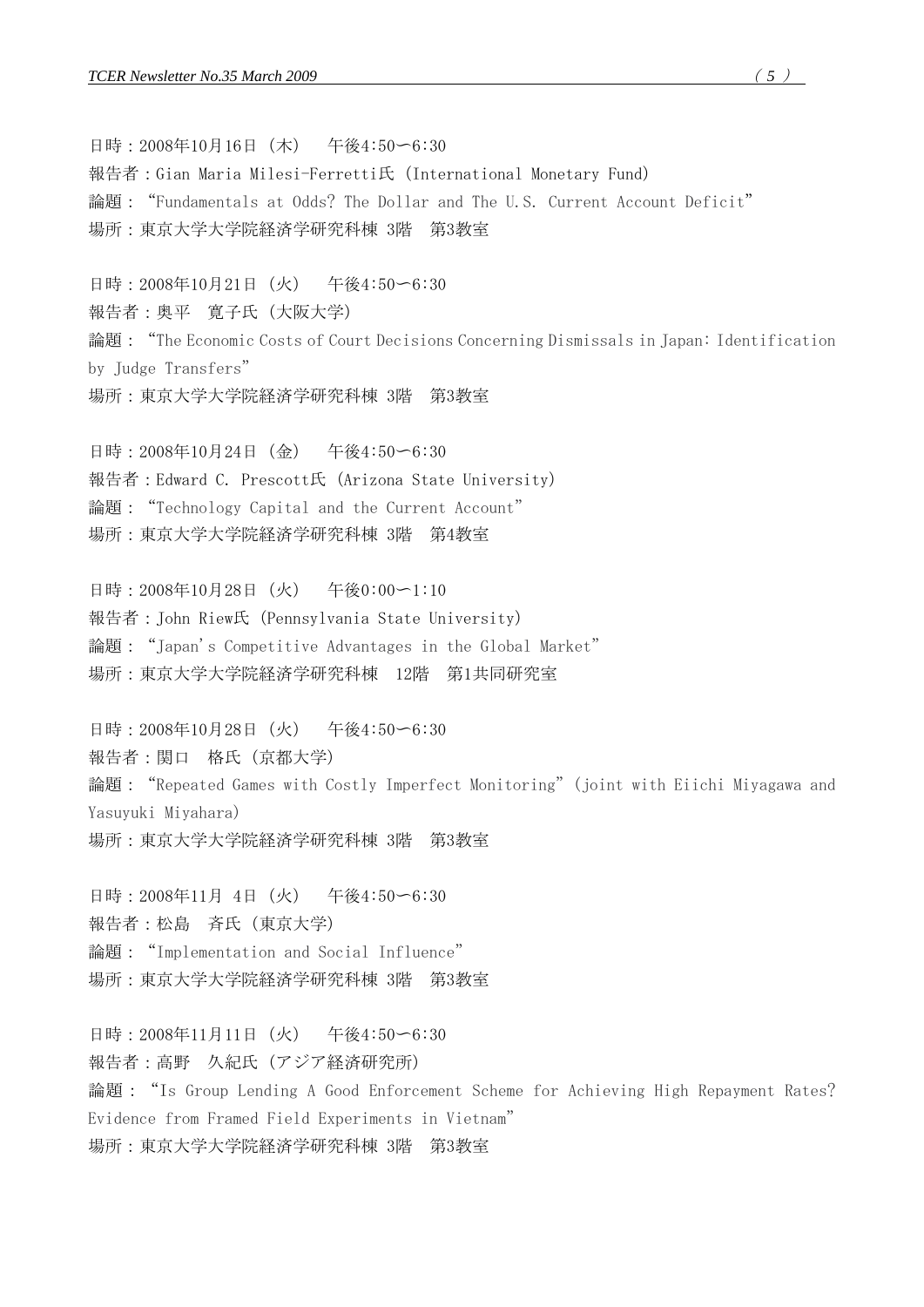日時:2008年11月18日(火) 午後4:50〜6:30 報告者:大橋 賢裕氏(東京大学大学院) 論題: "Speculative Bubbles Prevention by Market Makers" 場所:東京大学大学院経済学研究科棟 3階 第3教室

日時:2008年11月20日(木) 午後4:50〜6:30 報告者:福田 慎一氏(東京大学) 論題: "Infrequent Changes of Policy Target: Robust Optimal Monetary Policy under Ambiguity" 場所:東京大学大学院経済学研究科棟 3階 第3教室

日時:2008年11月25日(火) 午後4:50〜6:30 報告者:中島 亮氏(筑波大学) 論題: "The Effect of Collaboration Network on Inventors' Job Match, Productivity and Tenure" 場所:東京大学大学院経済学研究科棟 3階 第3教室

日時:2008年11月27日(木) 午後4:50〜6:30 報告者:伊藤 隆敏氏(東京大学) 論題: "Effects of Japanese Macroeconomic Announcements on the Dollar/Yen Exchange Rate: High-Resolution Picture" (joint with Yuko Hashimoto) 場所:東京大学大学院経済学研究科棟 3階 第3教室

日時:2008年12月 2日(火) 午後4:50〜6:30 報告者:小島 武仁氏(Yale University) 論題: "Asymptotic Equivalence of Probabilistic Serial and Random Priority Mechanisms" (joint with Yeon-Koo Che) 場所:東京大学大学院経済学研究科棟 3階 第3教室

日時:2008年12月 4日(木) 午後4:50〜6:30 報告者:西山 慎一氏(Georgia State University) 論題: "Designing the Optimal Social Security Pension System" 場所:東京大学大学院経済学研究科棟 3階 第3教室

日時:2008年12月 9日(火) 午後4:50〜6:30 報告者:安達 貴教氏(東京工業大学) 論題: "A Life-Cycle Model of Entrepreneurial Choice: Understanding Entry into and Exit from Self-Employment"

場所:東京大学大学院経済学研究科棟 3階 第3教室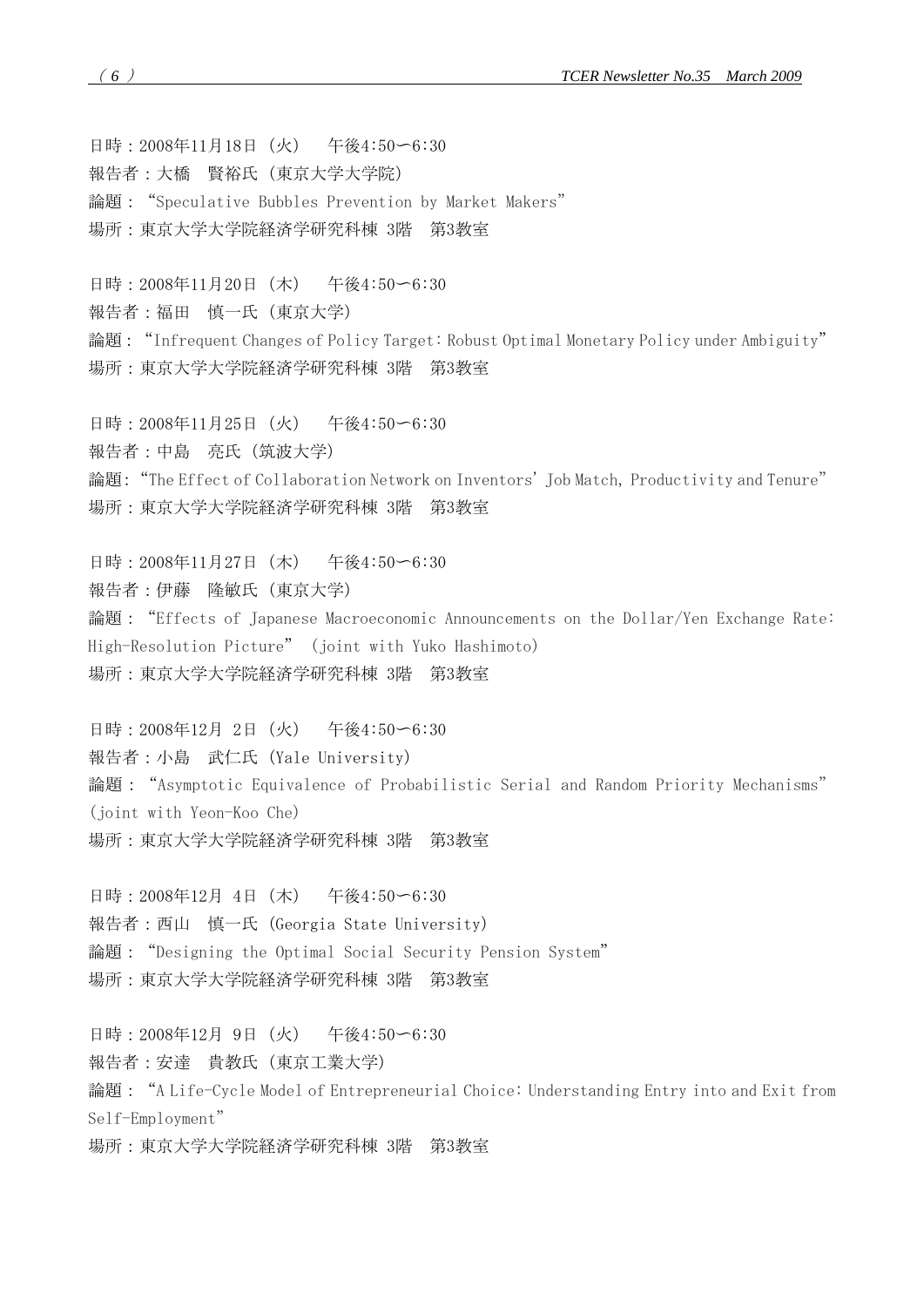#### *TCER Newsletter No.35 March 2009* ( *7* )

日時:2008年12月11日(木) 午後4:50〜6:30 報告者:Makoto Watanabe氏(Universidad Carlos III de Madrid) 論題: "Liquidity Constraints in a Monetary Economy" 場所:東京大学大学院経済学研究科棟 3階 第3教室

日時:2008年12月16日(火) 午後0:10〜1:30 報告者:Harrison Cheng氏(University of Southern California) 論題: "Auctions with Resale and Bargaining Power" 場所:東京大学大学院経済学研究科棟 12階 第1共同研究室

日時:2008年12月16日(火) 午後3:30〜7:30 (1)報告者:Virgiliu Midrigan(New York University) 論題:"Temporary Price Changes and the Real Effects of Monetary Policy" (joint with Patrick J. Kehoe) (2)報告者:Andrew Levin(Federal Reserve Board) 論題:"Reconsidering the Microeconomic Foundations of Price-Setting Behavior" (joint with Tack Yun)

場所:東京大学大学院経済学研究科棟 12階 第1共同研究室

日時:2008年12月16日(火) 午後4:50〜6:30 報告者:林 貴志氏(University of Texas at Austin) 論題: "Choice and Individual Welfare" (joint with Christopher P. Chambers) 場所:東京大学大学院経済学研究科棟 3階 第3教室

日時:2008年12月18日(木) 午後4:50〜6:30 報告者:Tomoo Kikuchi氏(National University of Singapore) 論題: "Risk Aversion and Endogenous Credit Cycles in a Small Open Economy" 場所:東京大学大学院経済学研究科棟 3階 第3教室

日時:2009年 1月19日(月) 午後0:00〜1:30 報告者:馬場 千佳子氏(University of Wisconsin-Madison) 論題:"Understanding Law of One Price Deviations: Local Distribution Services and Price Discrimination" 場所:東京大学大学院経済学研究科棟 12階 第1共同研究室

日時:2009年 2月 5日(木) 午後4:50〜6:30 報告者:松山 公紀氏(Northwestern University) 論題: "Endogenous Productivity Differences and Patterns of International Capital Flows" 場所:東京大学大学院経済学研究科棟 3階 第3教室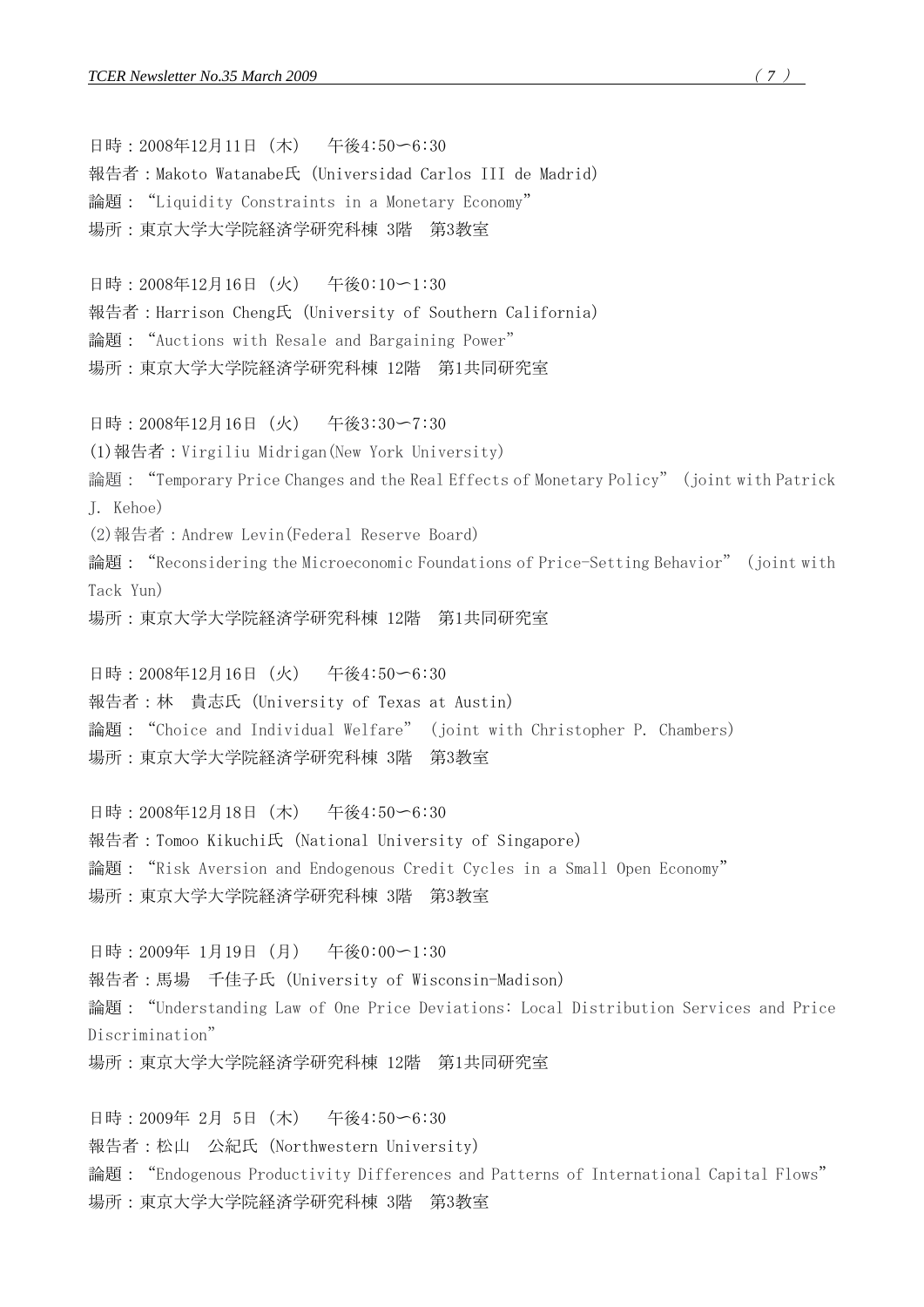日時:2009年 2月 6日(金) 午後0:10〜1:40 報告者:Daehee Jeong氏(Texas A & M University) 論題:"Does Ambiguity Matter? An Estimation of Asset Pricing Models with a Multiple-Priors Recursive Utility" 場所:東京大学大学院経済学研究科棟 12階 第1共同研究室

日時:2009年 2月12日(木) 午後4:50〜6:30 報告者:Nao Sudo氏(日本銀行) 論題:"Accounting for Oil Price Variation and Weakening Impact of the Oil Crisis" 場所:東京大学大学院経済学研究科棟 3階 第3教室

日時:2009年 2月17日(火) 午後4:50〜6:30 報告者:Marc Rysman氏(Boston University) 論題: "Dynamics of Consumer Demand for New Durable Goods" (joint with Gautam Gowrisankaran) 場所:東京大学大学院経済学研究科棟 3階 第3教室

日時:2009年 2月23日(月) 午後4:50〜6:30 報告者:Bruno Strulovici氏(Northwestern University) 論題: "Comparative Statics, Informativeness, and the Interval Dominance Order" (joint with John Quah) 場所:東京大学大学院経済学研究科棟 3階 第3教室

日時:2009年 3月 3日(火) 午後4:50〜6:30 報告者:梶井 厚志氏(京都大学) 論題: "Sunspot Equilibria in a Production Economy: Do Rational Animal Spirits Cause Overproduction?" 場所:東京大学大学院経済学研究科棟 3階 第3教室

日時:2009年 3月 6日(金) 午後4:50〜6:30 報告者:國枝 卓真氏(龍谷大学) 論題: "Financial Globalization and Inequality" 場所:東京大学大学院経済学研究科棟 3階 第3教室

日時:2009年 3月10日(火) 午後4:50〜6:30 報告者:若井 克俊氏(京都大学) 論題: "Modeling Non-Monotone Preference: In the Case of Utility Smoothing" 場所:東京大学大学院経済学研究科棟 3階 第3教室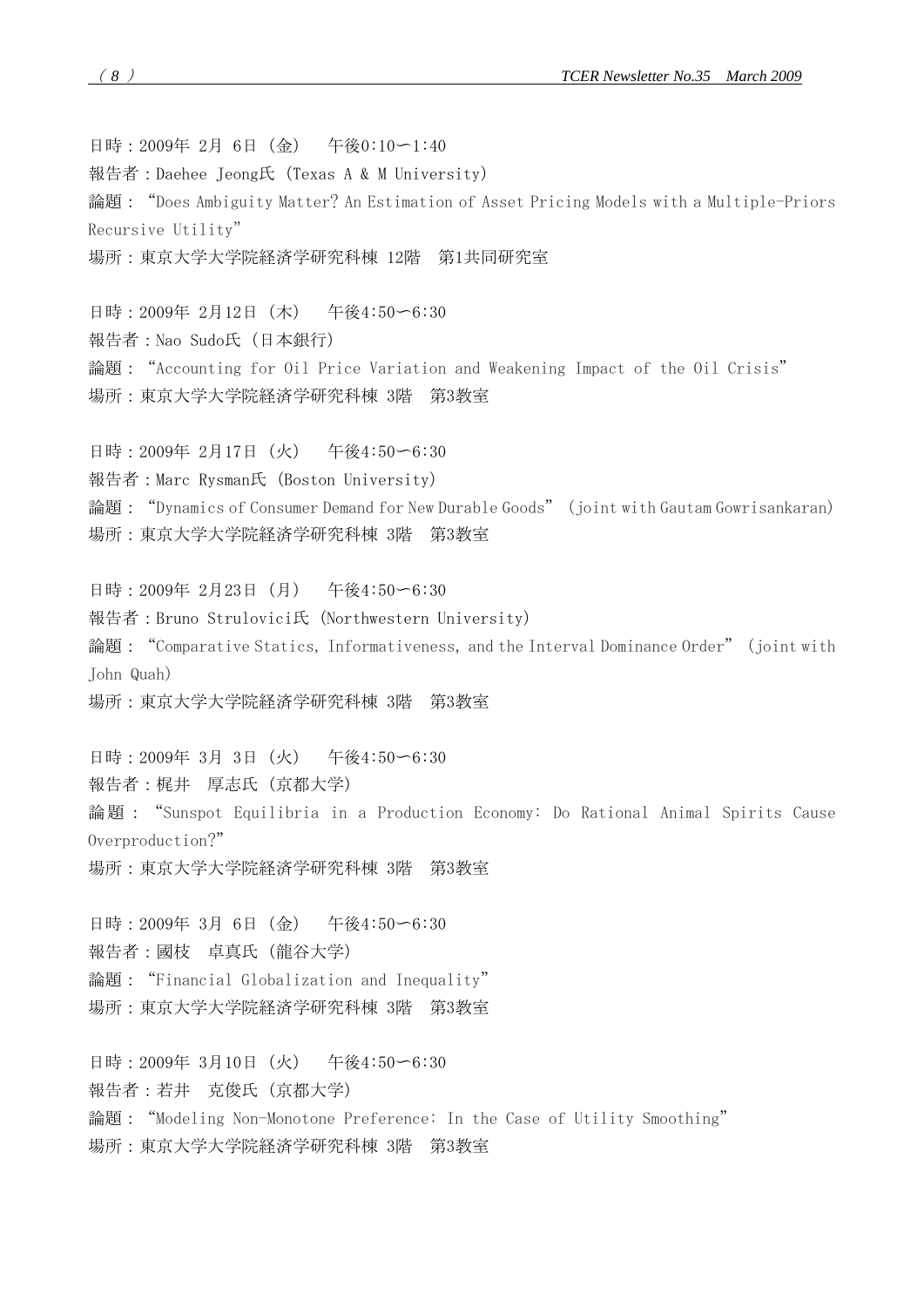日時:2009年 3月12日(木) 午後2:00〜3:40 報告者:Rodney Ludema氏(Georgetown University) 論題:"The Most-Favored-Nation Clause" 場所:東京大学大学院経済学研究科棟 3階 第3教室

日時:2009年 3月17日(火) 午後4:50〜6:30 報告者:Minjung Park氏(University of Minnesota) 論題: "Advertising and Market Share Dynamics" 場所:東京大学大学院経済学研究科棟 3階 第3教室

# 3.コンファレンスご案内・報告

#### (1)**2008** 年度 **TCER** ミクロコンファレンス報告

今年度の TCER ミクロコンファレンスは、第 14 回ディセントラライゼーション(DC)コンファレン スと共同開催のかたちで 2008 年 9 月 13 日(土)に近畿大学経済学部・E キャンパス B 館にて行わ れました。

例年同様、コンファレンスは招待講演と投稿論文から構成されました。

 投稿論文では、ミクロ経済学の理論的アプローチに関する論文を中心に応用分野の論文も集まり、 午前 9 時 45 分から 12 時 15 分までと午後 13 時 30 分から 16 時まで、それぞれ 2 つの並行するセッ ションにて計 12 本の論文が報告されました。

 また、16 時 15 分から 17 時 15 分まで宮川栄一准教授(神戸大学大学院経済学研究科)に招待講 演を行っていただきました。総参加者数は約 40 名で、活発な意見が出され、大変充実した有意義 なコンファレンスとなりました。プログラム委員およびプログラムの詳細は以下のとおりです。

#### プログラム委員

石黒真吾(大阪大学)、梶井厚志(京都大学)、清滝ふみ(近畿大学)、清野一治(早稲田大学)、小 林磨美(近畿大学)、関口格(京都大学)、宮川敏治(大阪経済大学)

## プログラム

| 石田 潤一郎(大阪大学国際公共政策研究科)<br>Decisiveness<br>稲見 裕介 (京都大学大学院)<br>The Buy Price in Auctions with Discrete Type Distributions<br>土橋 俊寛 (一橋大学大学院)<br>Sequential Internet Auctions with Different Ending Rules |               | セッションA 午前の部 座長 梶井 厚志 (京都大学経済研究所) |
|-------------------------------------------------------------------------------------------------------------------------------------------------------------------------------------------------------|---------------|----------------------------------|
|                                                                                                                                                                                                       | $9:45-10:30$  |                                  |
|                                                                                                                                                                                                       |               |                                  |
|                                                                                                                                                                                                       | $10:30-11:15$ |                                  |
|                                                                                                                                                                                                       |               |                                  |
|                                                                                                                                                                                                       | $11:30-12:15$ |                                  |
|                                                                                                                                                                                                       |               |                                  |

セッション B 午前の部 座長 石川 竜一郎(筑波大学システム情報工学研究科) 9:45-10:30 橋本 和彦(大阪大学大学院)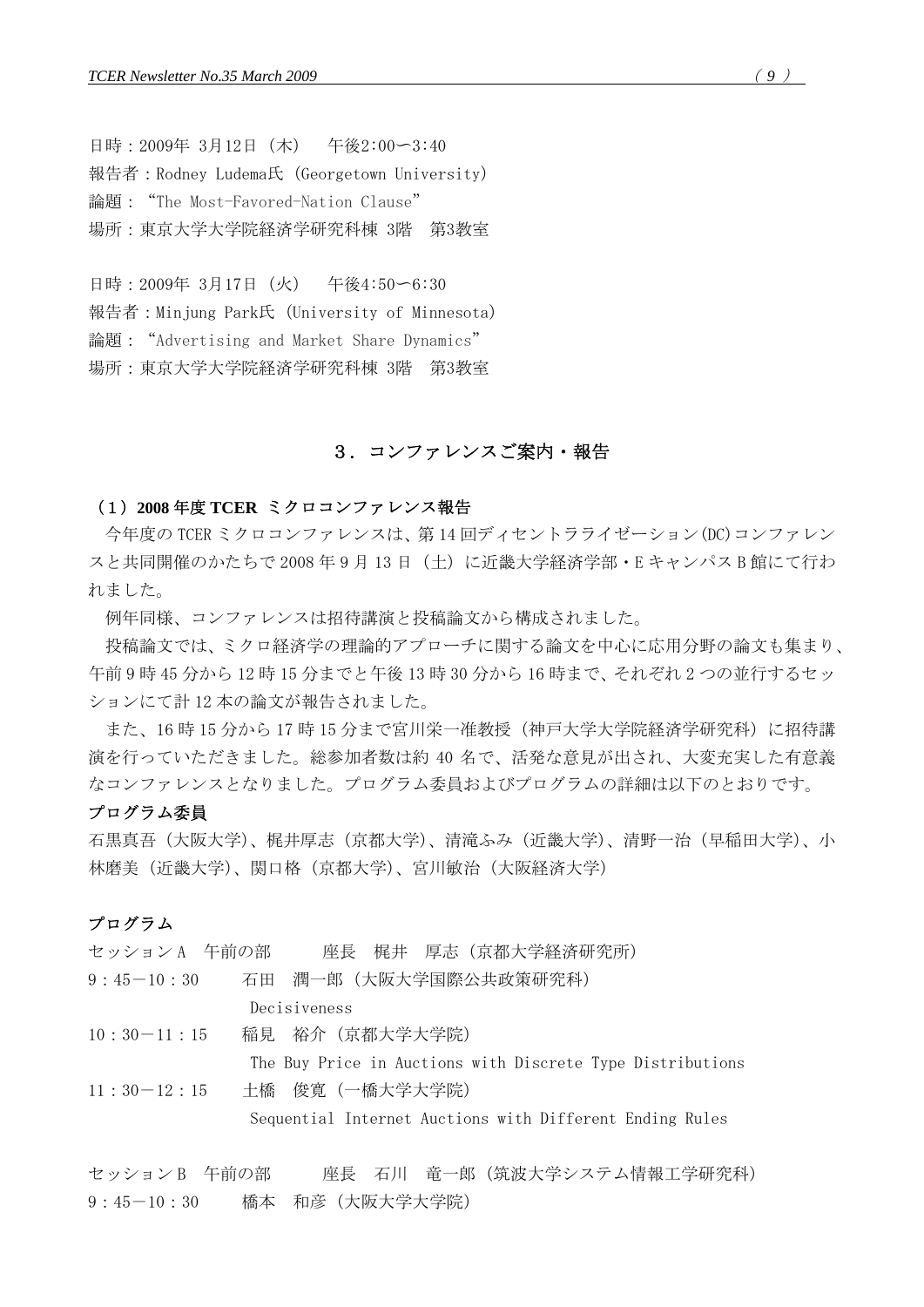Strategy-Proof and Anonymous Rule in Queuing Problems: A Relationship between Equity and Efficiency

- 10:30-11:15 阿武 秀和(早稲田大学大学院) On the Second Best Efficiency in the Division Problem
- 11:30-12:15 石川 竜一郎(筑波大学システム情報工学研究科) A Simulation Study of Learning a Structure: Mike's Bike Commuting
- セッション A 午後の部 座長 吉原 直毅(一橋大学経済研究所)
- 13:30-14:15 吉川 満(関西学院大学大学院) 完全記憶がある確率進化ゲーム理論(Stochastic Evolutionary Game Theory with Perfect Recall)
- 14:30-15:15 吉原 直毅(一橋大学経済研究所) A Theory of Political Competition over Military Policy and Income Redistribution
- 15:15-16:00 加藤 晋(東京大学大学院) Quasi-decisiveness, Quasi-ultrafilter, and Social Quasi-orderings
- セッション B 午後の部 座長 渡邊 直樹(筑波大学システム情報工学研究科)
- 13:30-14:15 工藤 教孝(北海道大学経済学研究科) Price Setting and Competition with Search Frictions 14:30-15:15 白田 康洋(一橋大学経済研究所)

 Decentralized Trading and Formation of Network between Buyers and Sellers 15:15-16:00 渡邊 直樹(筑波大学システム情報工学研究科)

- Turnover Cycle of Quality Adjusted Prices: Theory and Evidence from Japanese Mobile Phone Handsets
- 招待講演 司会 関口 格(京都大学経済研究所)

16:15-17:15 宮川 栄一(神戸大学大学院経済学研究科) Contribution Dynamics in Joint Projects with Incomplete Information

## (2)**2008** 年度 **TCER** マクロコンファレンス報告

第10回マクロコンファレンス (10<sup>th</sup> Macro Conference) は2008年12月6日(土)、7日(日)の二日 間、TCER、一橋大学経済研究所学術創成研究プロジェクト物価研究センター、慶應義塾大学GSEC研 究所オープン・リサーチ・センター整備事業、大阪大学大学院経済学研究科・社会経済研究所グロ ーバルCOEプログラムの共催の下、一橋大学大学院国際企業戦略研究科(東京都千代田区一ツ橋2丁 目1番2、学術総合センター内)にて開催され、大盛況でした。幹事はチャールズ・ユウジ・ホリオ カ(大阪大学)、櫻川昌哉(慶應義塾大学)、塩路悦朗(一橋大学)の各氏でした。プログラムは 以下の通りです。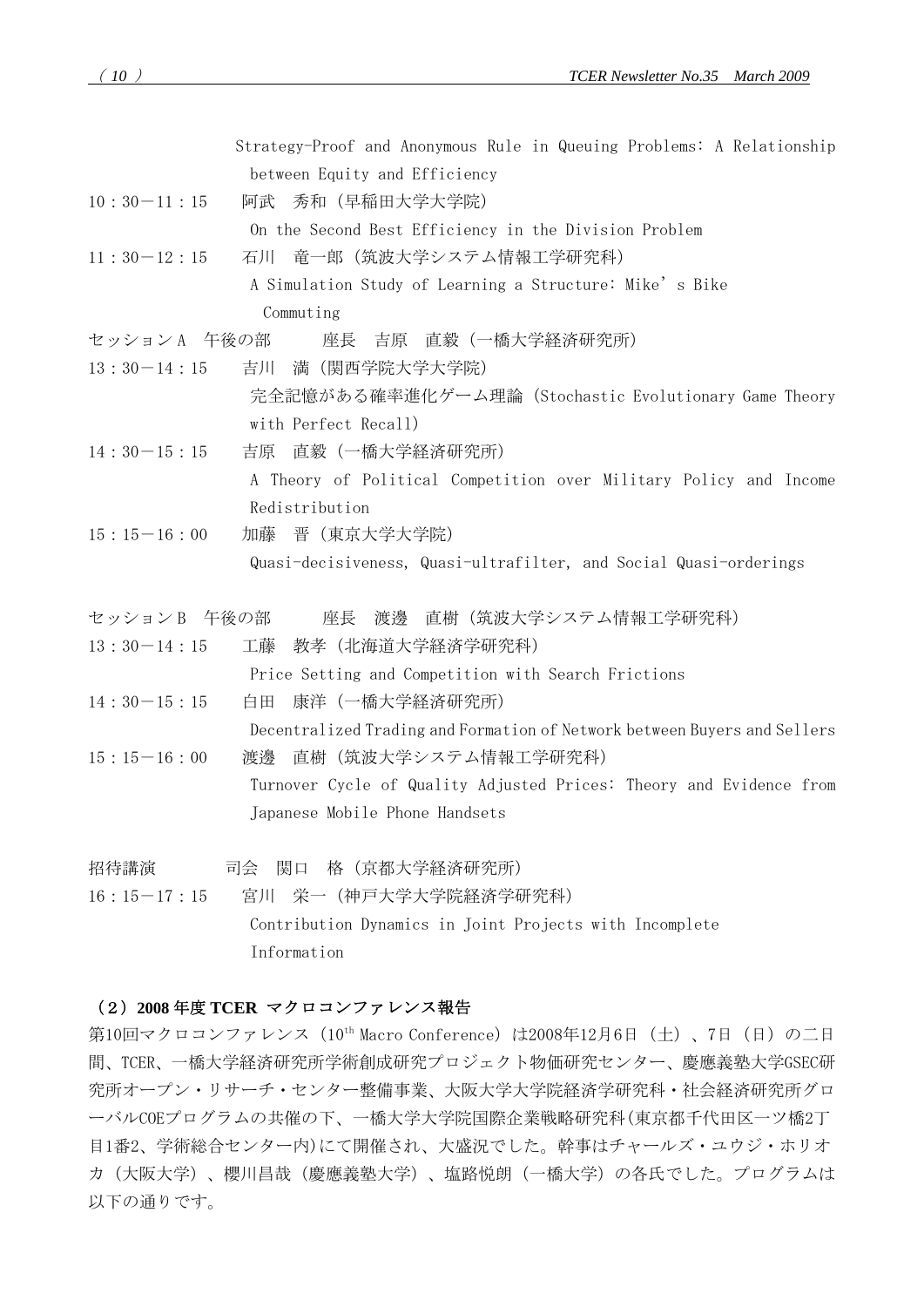12 月 6 日(土)

セッション1:家計と消費 座長:齊藤誠(一橋大学経済学研究科)

11:00~12:00:作道真理(シカゴ大学研究員)

["Strategic Interactions between Parents and Daughters: Co-residence, Marriage, and](http://www.ier.hit-u.ac.jp/%7Eifd/doc/MC2008-1.pdf)  [Intergenerational Transfers in Japan"](http://www.ier.hit-u.ac.jp/%7Eifd/doc/MC2008-1.pdf)

[コメント:東三鈴](http://www.ier.hit-u.ac.jp/%7Eifd/doc/MC2008-1-1.pdf)(千葉経済大学経済学部)

12:00~13:00:山田知明(立正大学経済学部)

["Income Risk, Consumption Inequality, and Macroeconomy in Japan"](http://www.ier.hit-u.ac.jp/%7Eifd/doc/MC2008-2.pdf) [コメント:楡井誠](http://www.ier.hit-u.ac.jp/%7Eifd/doc/MC2008-2-1.pdf)(一橋大学イノベーション研究センター)

セッション2:金融とマクロ経済 座長:有賀健(京都大学経済研究所)

14:00~15:00:渡辺誠(Universidad Carlos III de Madrid経済学部)

["Liquidity Constraints in a Monetary Economy"](http://www.ier.hit-u.ac.jp/%7Eifd/doc/MC2008-3.pdf)

(Leo Ferraris氏との共著)

[コメント:清水崇](http://www.ier.hit-u.ac.jp/%7Eifd/doc/MC2008-3-1.pdf)(関西大学経済学部)

15:30~16:30:細野薫(学習院大学経済学部)

["Financial Constraints, Capital Allocation and Aggregate Productivity"](http://www.ier.hit-u.ac.jp/%7Eifd/doc/MC2008-4.pdf)

[コメント:小林慶一郎](http://www.ier.hit-u.ac.jp/%7Eifd/doc/MC2008-4-1.pdf)(経済産業研究所)

セッション3:家計と消費Ⅱ 座長:チャールズ・ユウジ・ホリオカ(大阪大学社会経済研究 所)

16:30~17:30:福重元嗣(大阪大学大学院経済学研究科)

窪田康平(大阪大学大学院経済学研究科大学院生)

["Rational Consumption"](http://www.ier.hit-u.ac.jp/%7Eifd/doc/MC2008-5.pdf)

[コメント:市村英彦](http://www.ier.hit-u.ac.jp/%7Eifd/doc/MC2008-5-1.pdf)(東京大学大学院経済学研究科)

12 月 7 日(日)

セッション4:国際経済 座長:櫻川昌哉(慶応義塾大学経済学部)

9:30~10:30:松林洋一(神戸大学大学院経済学研究科)

["Structural and Cyclical Movements of the Current Account in the U.S.: 1976-2007"](http://www.ier.hit-u.ac.jp/%7Eifd/doc/MC2008-6.pdf) [コメント:郡司大志](http://www.ier.hit-u.ac.jp/%7Eifd/doc/MC2008-6-1.pdf) (東京国際大学)

11:00~12:00:齋藤雅士(日本銀行調査統計局)

["The Global Impact of Chinese Growth"](http://www.ier.hit-u.ac.jp/%7Eifd/doc/MC2008-7.pdf) (藤原一平氏、大津敬介氏との共著) [コメント:加納隆](http://www.ier.hit-u.ac.jp/%7Eifd/doc/MC2008-7-1.pdf)(東京大学大学院経済学研究科)

セッション5:動学的一般均衡 座長:渡辺努(一橋大学経済研究所)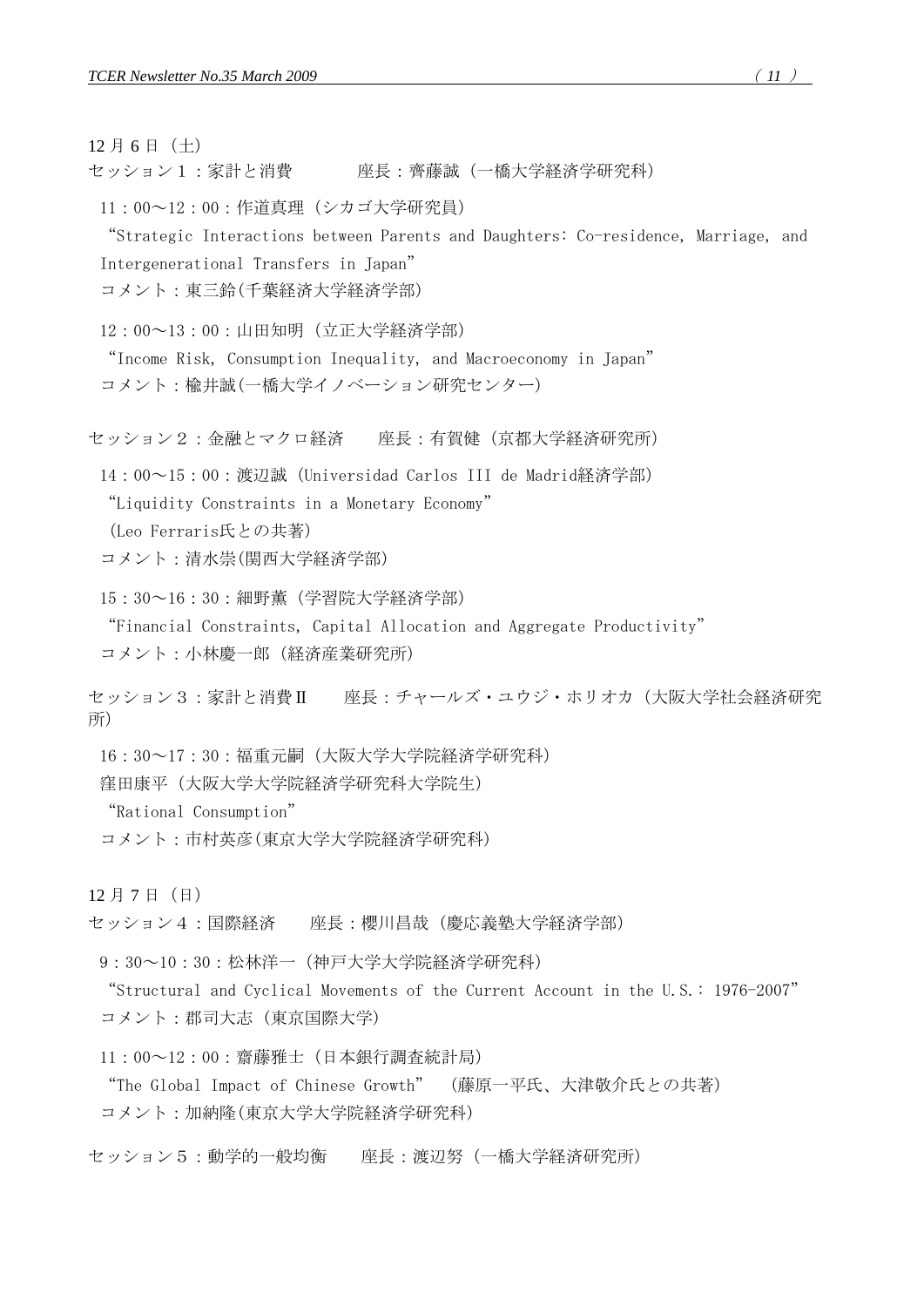13:00~14:00:澤田康幸(東京大学大学院経済学研究科)

["On the Role of Policy Interventions in Structural Change and Economic Development:](http://www.ier.hit-u.ac.jp/%7Eifd/doc/MC2008-8.pdf)  [the Case of Japan's Postwar"\(](http://www.ier.hit-u.ac.jp/%7Eifd/doc/MC2008-8.pdf)Julen Esteban-Pretel氏との共著) [コメント:大津敬介](http://www.ier.hit-u.ac.jp/%7Eifd/doc/MC2008-8-1.pdf)(上智大学国際教養学部)

14:00~15:00:藤原一平(日本銀行金融研究所)

["Can News be a Major Source of Aggregate Fluctuations? A Bayesian DSGE Approach"\(](http://www.ier.hit-u.ac.jp/%7Eifd/doc/MC2008-9.pdf)廣 瀬康生氏、新谷元嗣氏との共著)

[コメント:稲葉大](http://www.ier.hit-u.ac.jp/%7Eifd/doc/MC2008-9-1.pdf)(経済産業研究所)

セッション 6:日本経済の構造変化 座長:塩路悦朗(一橋大学経済学研究科)

15:30~16:30:塩谷匡介(日本銀行調査統計局) ["Stabilized Business Cycles with Increased Output Volatility at High Frequencies"](http://www.ier.hit-u.ac.jp/%7Eifd/doc/MC2008-10.pdf) (木 村武氏との共著)

[コメント:宮川努](http://www.ier.hit-u.ac.jp/%7Eifd/doc/MC2008-10-1.pdf)(学習院大学経済学部)

16:30~17:30:宇南山卓(神戸大学大学院経済学研究科)

[「SNAと家計調査における貯蓄率の乖離:日本の貯蓄率低下の要因」](http://www.ier.hit-u.ac.jp/%7Eifd/doc/MC2008-11.pdf)

[コメント:岩本康志](http://www.ier.hit-u.ac.jp/%7Eifd/doc/MC2008-11-1.pdf)(東京大学大学院経済学研究科)

### (3)**2008** 年度 **TRIO** コンファレンス報告

今年度は22nd Annual NBER-TCER-CEPR Conference on Sticky Prices and Inflation Dynamicsと いうテーマで,2008年12月17-18日にアジア開銀研究所で開催致しました。プログラムは以下でご 覧になれます。

http://www.nber.org/ $\text{confer}/2008/\text{trio}08/\text{program}$ .html

### (4)**CARF-TCER** 緊急セミナー報告

アメリカのサブプライム問題に端を発する金融・資本市場の混乱は、世界的な金融危機の様相を呈 しています。サブプライム問題の影響は比較的小さいといわれていた日本でも、株価は大幅に下落 し、その影響はさまざまな面で無視できるものではなくなりました。そこで、東京大学金融教育セ ンター(CARF)と東京経済研究センター(TCER)との共催で、以下のような緊急の討論会を開催い たしました。

日時:2008 年 11 月 6 日(木)午後 6:00〜7:00

テーマ:「金融・資本市場の混乱とグローバルな経済危機」

司会:岡崎哲二(東京大学大学院経済学研究科教授、TCER代表理事) 

基調講演: 植田和男(東京大学大学院経済学研究科教授)

「クレジット危機 2007-2008 年」

### (5)**2009** 年度 **TCER** ジュニアワークショップ報告

第 2 回 TCER ジュニアワークショップは、Winter Institute of Macroeconomics, 2009 と題して、 2009 年 2 月 27 日(金)から 3 月 1 日(日)の 3 日間、IPC 生産性国際交流センター(〒240-0115 神奈川県三浦郡葉山町湘南国際村)で開催されました。会議は、若手研究者が報告し、それをシニ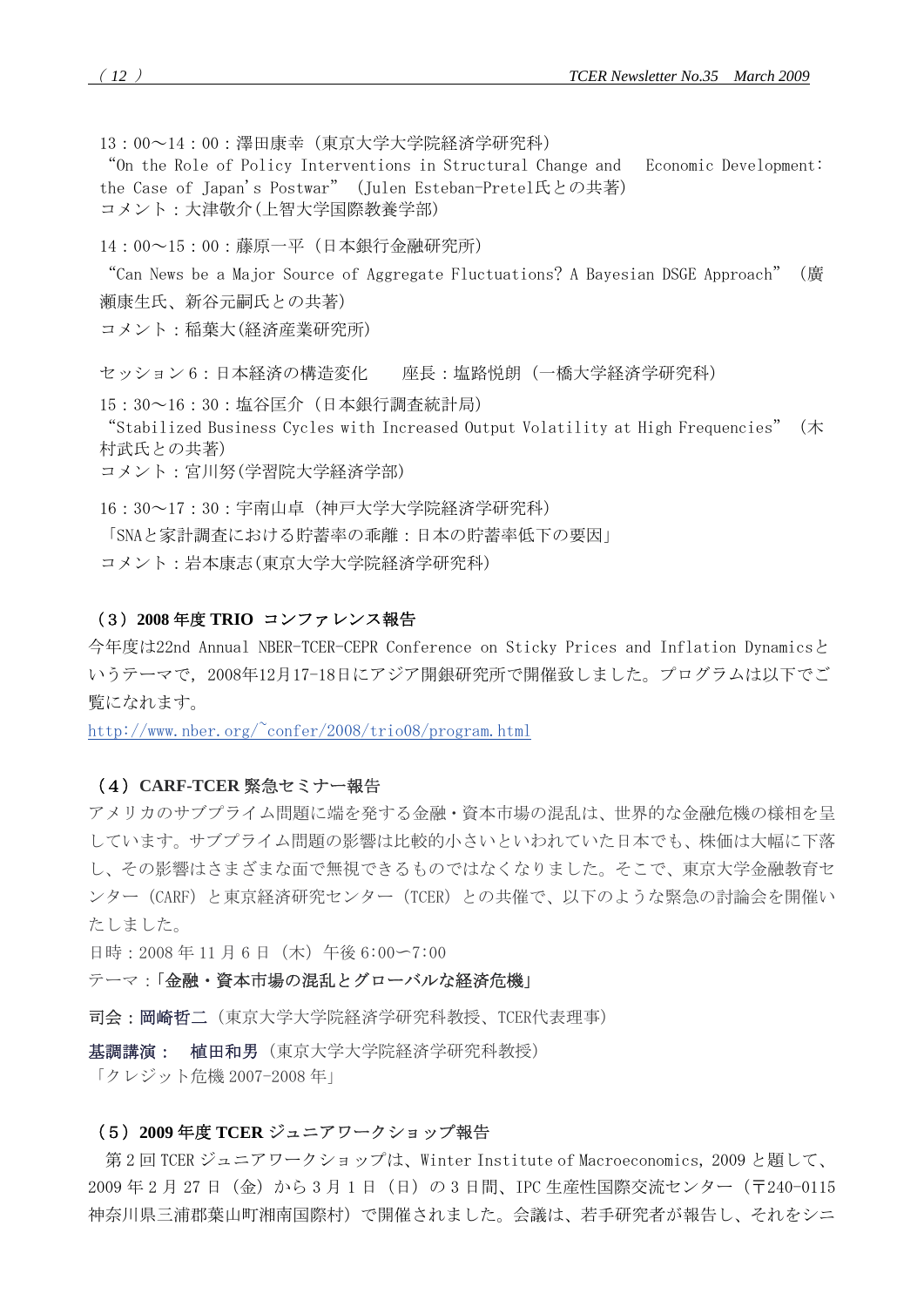アの研究者がコメントするという形式で行われました。プログラムは、以下の通りです。

### 2月27日(金曜日)

## 貨幣経済モデル

座長 塩路悦朗(一橋大学大学院経済学研究科,教授)

14:00~15:30:須藤直(日本銀行金融研究所)

Inventory-theoretic model of money demand, multiple goods, and price dynamics (with Hirokazu Ishise)

(討論)奥村綱雄(横浜国立大学大学院国際社会科学研究科,教授)

15:45~17:15:敦賀貴之(関西大学経済学部,准教授)

Accounting for persistence and volatility of good-level real exchange rates: The role of sticky information (with Mario J. Crucini, Mototsugu Shintani)

(討論) 有賀健(京都大学経済研究所,教授)

17:30~19:00:奴田原健悟(東京大学大学院経済学研究科,博士課程後期)

Nominal rigidities, news-driven business cycles, and monetary policy (with Keiichiro Kobayashi)

(討論) 中嶋智之(京都大学経済研究所,准教授)

## 2月28日(土曜日)

## 労働市場のマクロ経済分析

座長 福田慎一(東京大学大学院経済学研究科,教授)

8:00~9:30:土居潤子(関西大学経済学部,講師)

Immigration conflicts (with Laixun Zhao)

(討論)祝迫達郎(立命館大学経済学部,准教授)

9:45~11:15:今善史(東京大学大学院経済学研究科,博士課程後期)

貿易による産業構造の変化と失業率への影響

(討論)今井亮一(九州大学留学生センター,准教授)

11:30~13:00:北川章臣(東北大学大学院経済学研究科,教授)

"Hopes" and "despairs" in the labor market: An economic theory of working poor (討論)工藤教孝(北海道大学大学院経済学研究科,准教授)

### (6)**2009** 年度 **TCER** プロジェクト(旧逗子コンファレンス)

2009 年度も継続し、コンファレンスを開催します。今年度のテーマは、「制度・組織と経済発展」 の予定です。

## (7)**2009** 年度 **TCER** コンファレンス「アジアの危機」

このコンファレンス・シリーズの目的は、過去の経験を踏まえながら、東アジア諸国が直面する潜 在的なリスクとその処方箋を理論的・実証的に分析することにあります。コンファレンスでは、「東 アジア諸国にはどのようなリスクが存在するのか」、「リスクの顕在化を防ぐにはどうすればよい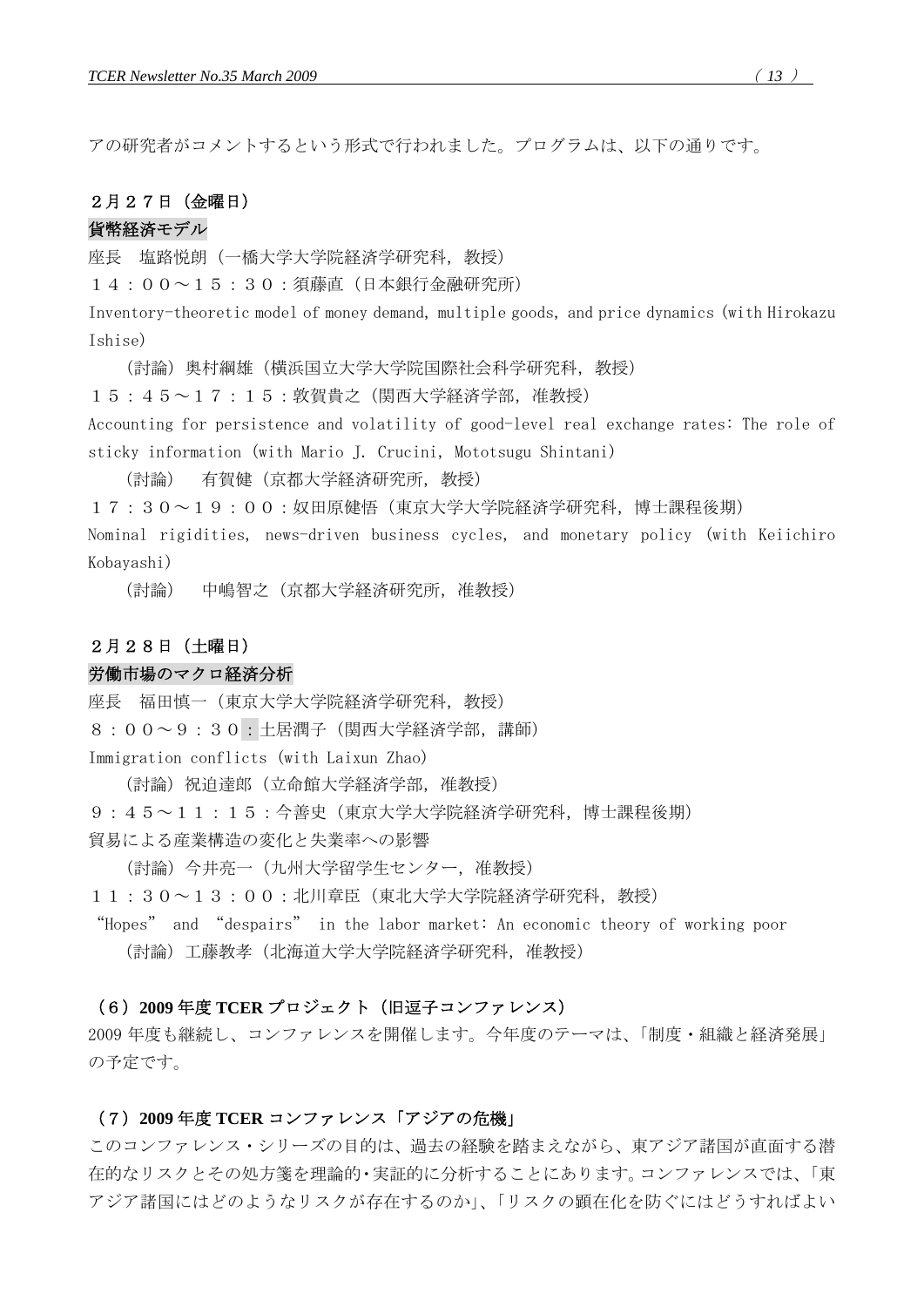か」など、政策的に重要な課題を経済学の観点から分析することを目的としています。2009 年度は、 6 月 26-27 日に、米国カリフォルニア大学サンタクルーズ校にて開催予定です。本コンファレンス には、アジア太平洋諸国の研究者を中心に、世界各国から経済学者が参加し、東アジア地域におけ る国際経済の制度設計という観点から、東アジア地域における貿易・国際金融の理論的・実証的な 研究成果が報告され、それに関連して活発な議論が行われる予定です。

#### (8)**2009** 年度 **TCER** マクロコンファレンスご案内

第 11 回マクロコンファレンスは 2009 年 12 月前後に開催する予定です。テーマは特に定めず、マ クロ関連の論文であれば、理論でも、実証でも、日本に関するものでも、外国に関するものでも良 く、広く募集する予定です。しかし、日本経済・世界経済の最近の動向に新しい知見を与えてくれ る論文を特に求めます。幹事は櫻川昌哉、塩路悦朗、チャールズ・ユウジ・ホリオカの 3 氏が務め る予定です。

### (9)**2009** 年度 **TCER** ミクロコンファレンスご案内

2009 年度のTCERミクロコンファレンスは、第 15 回ディセントラライゼーション(DC)コンファレン スと共同開催の形で 2009 年8月2日(日)に政策研究大学院大学にて行われる予定です。これは Far East and South Asia Meeting of the Econometric Society (FESAMES 2009)の前日となりま す。FESAMES 2009 のウェブサイトは

<http://www.e.u-tokyo.ac.jp/cirje/research/conf/FESAMES2009/call.html>です。

 また、今年度はLogic, Game Theory and Social Choice 6 (LGS6)との共催コンファレンスを 2009 年 8 月 26-29 日に筑波大学で開催予定です。LGS6 のウェブサイトは <http://www.lgs6.org/> です。

#### (10)**2009** 年度 **NBER**-**TCER** 東アジア経済セミナー

第 20 回 NBER-TCER 東アジア経済セミナーは 2009 年 6 月 26-27 日に、香港、香港科学技術大学の共 催で行われる予定です。TCER 側からは、福永一郎 (日本銀行)、祝迫得夫、伊藤隆敏の 3 氏が参加 の予定です。

#### (11)**2009** 年度 **TCER** ジュニアワークショップ

2008 年度より開始いたしました、ジュニアワークショップを引き続き開催いたします。第 3 回 TCER Junior Workshop は 2009 年 12 月〜2010 年 3 月の時期に開催予定です。

#### 編集後記

既に各地で桜も咲き始め、新年度の足音も近づいて参りました。2008 年度の第2号をお送りします。 NBER の日本版を目指して創設された TCER の趣旨を忘れず、今後とも TCER が研究交流の場としてま すます活発な組織になって欲しいと思います。新年度にあたり、研究員の皆様には、今後のコンフ ァレンス等への積極的なご参加と、お近くの経済学研究者の方々に TCER をご紹介下さることを、 理事一同お願いいたします。(グレーヴァ)